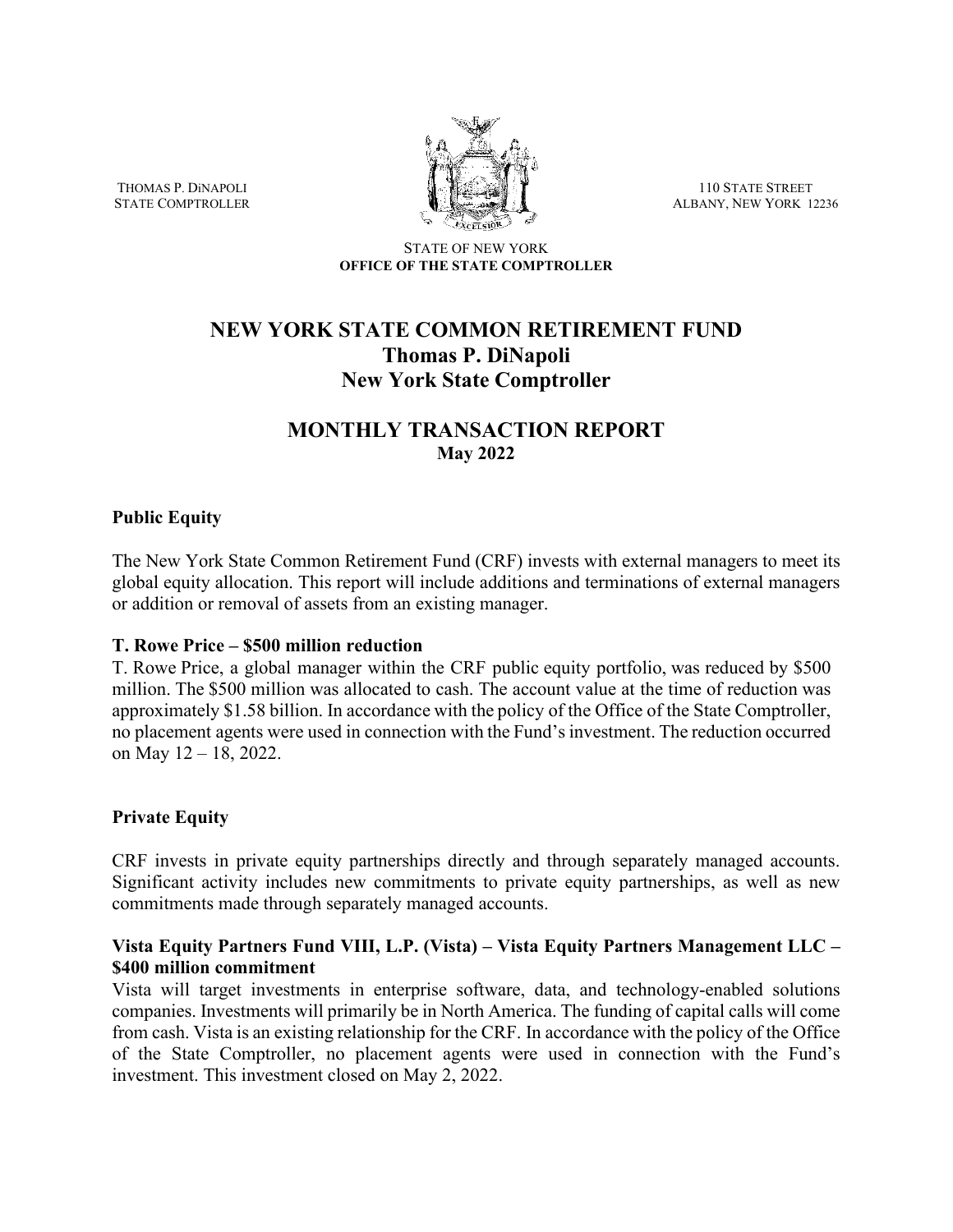New York State Common Retirement Fund Monthly Transaction Report May 2022 Page 2

## **S Capital III, L.P. (S Capital) – \$5 million commitment – through Hamilton Lane NY Israel Fund**

S Capital will seek to invest across the technology sector. These investments will be primarily in Israel. The funding of capital calls will come from cash. S Capital is an existing relationship for the CRF. In accordance with the policy of the Office of the State Comptroller, no placement agents were used in connection with the Fund's investment. This investment closed on May 13, 2022.

## **Fixed Income**

The NYS Common Retirement Fund's Fixed Income Portfolio is primarily managed internally. CRF is also adding Fixed Income external managers as a way to gain access to markets that are not traded internally. This report will include additions and terminations of external managers or addition or removal of assets from an existing manager.

#### **Ramirez Asset Management – \$350 Million Initial Funding**

The CRF hired a new external Fixed Income manager, Ramirez Asset Management. This manager was selected to run a Municipal Bond mandate, and the firm received an initial allocation of \$350 million. The \$350 million was transferred from Dedicated Fixed Income Cash. Between May 23 and May 31, Ramirez purchased a mix of Municipal Bonds and Treasuries and the manager is now fully invested in long term securities. In accordance with the policy of the Office of the State Comptroller, no placement agents were used in connection with the Fund's investment.

#### **Real Estate**

CRF invests with real estate opportunity funds, affordable housing, mortgages and joint ventures with a property-specific mandate. Significant activity includes new commitments to general partners, investments made through joint ventures and affordable mortgages.

#### **188, 190-192, 194 Broadway, Newburgh, NY – \$1,983,457.78**

188, 190-192, 194 Broadway, Newburgh, NY, a 37-unit affordable housing property, under the Buy-Sell Agreement with The Community Preservation Corporation, mortgage of \$1,983,457.78 was funded. The funding will come from cash. In accordance with the policy of the Office of the State Comptroller, no placement agents were used in connection with the Fund's investment. The mortgage closed on May 27, 2022.

## **101-1406 Eddy's Lane, Troy, NY – \$1,309,611.34**

101-1406 Eddy's Lane, Troy, NY, a 12-unit affordable housing property, under the Buy-Sell Agreement with The Community Preservation Corporation, mortgage of \$1,309,611.34 was funded. The funding will come from cash. In accordance with the policy of the Office of the State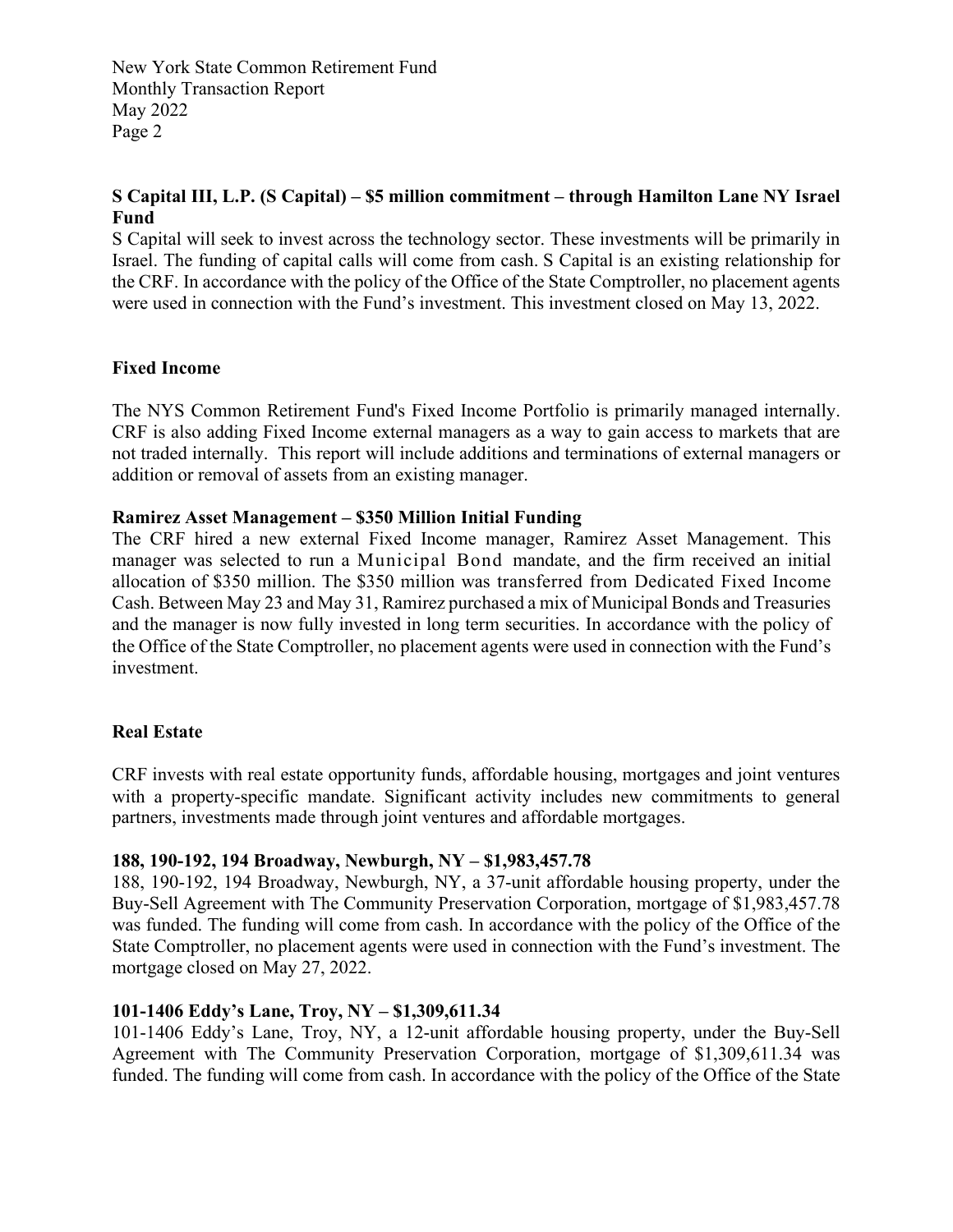New York State Common Retirement Fund Monthly Transaction Report May 2022 Page 3

Comptroller, no placement agents were used in connection with the Fund's investment. The mortgage closed on May 27, 2022.

## **Credit**

CRF invests with general partners directly and through funds-of-funds organized as separate accounts for the CRF. Significant activity includes new and increased commitments to general partners made directly by the CRF, and new and increased commitments through funds-of-funds.

#### **CVI Clean Energy Fund B II, LP – CarVal Investors, LP – \$300 million**

CVI Clean Energy Fund B II, LP is a credit strategy fund managed by CarVal Investors, LP (CarVal) that will capitalize on opportunities in clean energy, renewable energy and energy storage. CarVal is a new relationship for the CRF. The funding of capital calls will come from cash. In accordance with the policy of the Office of the State Comptroller, no placement agents were used in connection with this transaction. This investment closed on May 31, 2022.

## **Opportunistic Absolute Return Strategies**

CRF invests with general partners and investment managers who invest across asset classes on an opportunistic basis or in direct transactions. Significant activity includes new and increased commitments to general partners or transactions made directly by the CRF, and new and increased commitments through funds-of-funds.

## **B Capital Group Global Growth III (GG III) – B Capital Group Management, L.P. – \$350 million**

GG III is a private equity strategy that will invest in technology-enabled companies at the early growth to growth stage. GG III expects to invest in 25-35 core portfolio companies targeting \$25 to \$100 million per investment. B Capital is a new relationship for the CRF. The funding of capital calls will come from cash. In accordance with the policy of the Office of the State Comptroller, no placement agents were used in connection with this transaction. This investment closed on May 12, 2022.

**B Capital Group Ascent Fund II (AF II) – B Capital Group Management, L.P. – \$50 million** AF II intends to make early/seed-stage Venture Capital investments primarily in Business-to-Business technology-enabled emerging companies with a geographic focus in the United States and Asia. The Fund looks to make Series A lead/co-lead investments in 30–40 companies, with \$0.5 to \$5 million. B Capital is a new relationship for the CRF. The funding of capital calls will come from cash. In accordance with the policy of the Office of the State Comptroller, no placement agents were used in connection with this transaction. This investment closed on May 12, 2022.